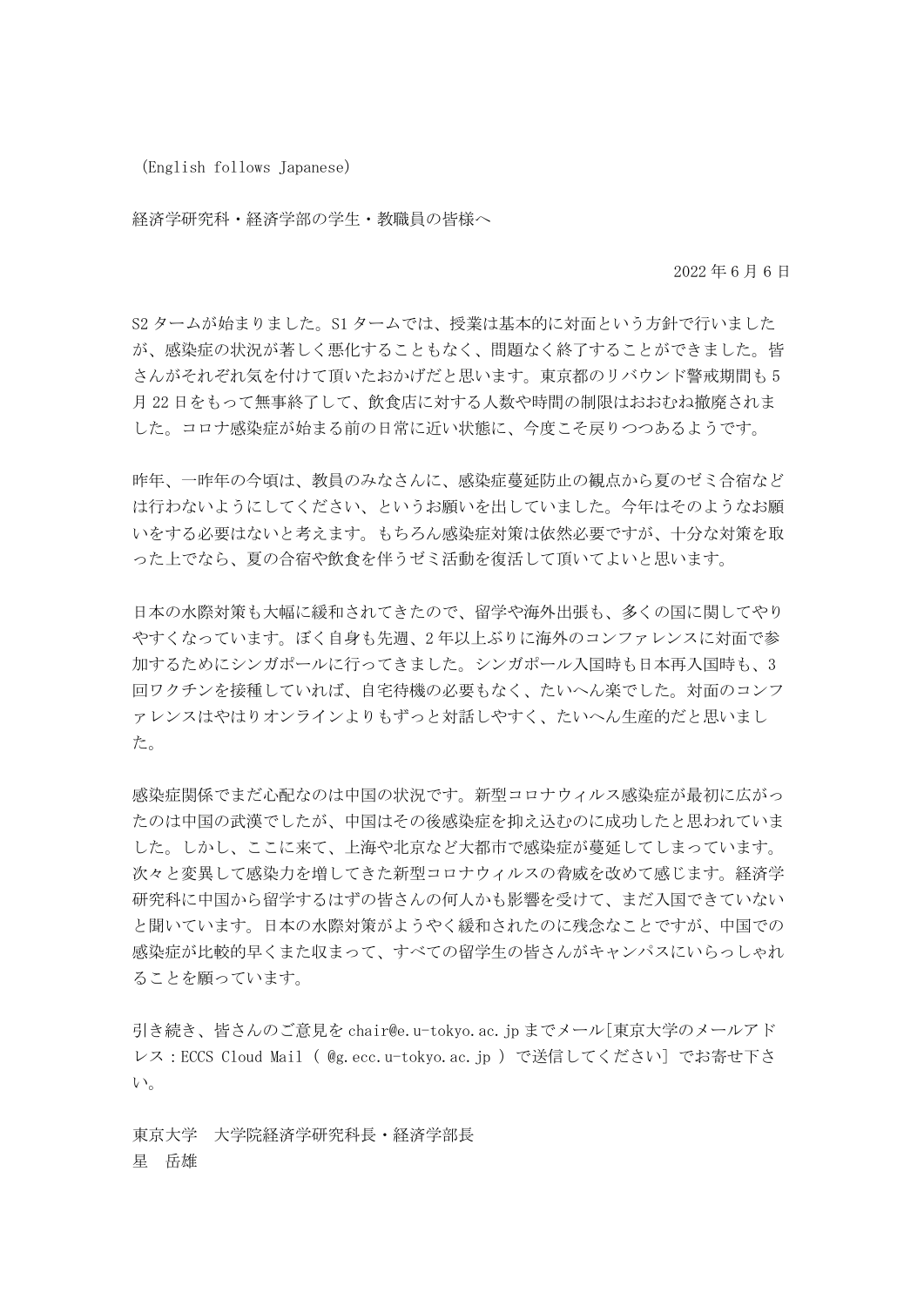To all students and faculty members of the Graduate School of Economics and Faculty of Economics

June 6, 2022

The S2 term has begun. In the S1 term, we started to have all the classes mainly face-to-face. Fortunately, the COVID situation remained overall stable and we did not encounter any serious problems. I would like to thank everyone to continue efforts to prevent the spread of the new Coronavirus. The Rebound Alert Period in Tokyo ended successfully on May 22, and the restrictions on the number of people and time for dining at restaurants have been largely abolished. It seems that this time we are finally returning to a state close to what we thought normal before the onset of the COVID infection.

Around this time last year and the one before that, we asked all the faculty members not to hold summer seminar camps, fearing that doing so might spread the virus. This year, I do not think we need to make such a request. Although it is still necessary to take appropriate measures against the virus, I believe that we can resume regular seminar activities including summer camps and other social gatherings.

Japan's border measures have also been relaxed greatly, making it easier to study abroad or travel abroad. I myself went to Singapore last week to attend an overseas conference in person for the first time in more than two years. With my vaccine certificate, I was able to enter Singapore and re-enter Japan without any quarantine requirements. I had a very productive time in Singapore. It is much easier to interact face-to-face than online.

What is still worrisome about the COVID is the situation in China. The first spread of the new coronavirus infection happened in Wuhan, China, but China subsequently succeeded in containing the spread of the virus, we thought. But now the big cities such as Shanghai and Beijing are suffering from the virus. We are once again convinced that the new coronavirus, which continues to mutate and become more infectious, is really hard to contain. There are some Chinese students who have been admitted to our school but have not been able to leave China because of the lockdowns at Shanghai and Beijing. It is a pity that they cannot join us although Japan's border measures have finally been eased. I hope that the situation in China will calm down relatively quickly and that all our students will be with us on campus.